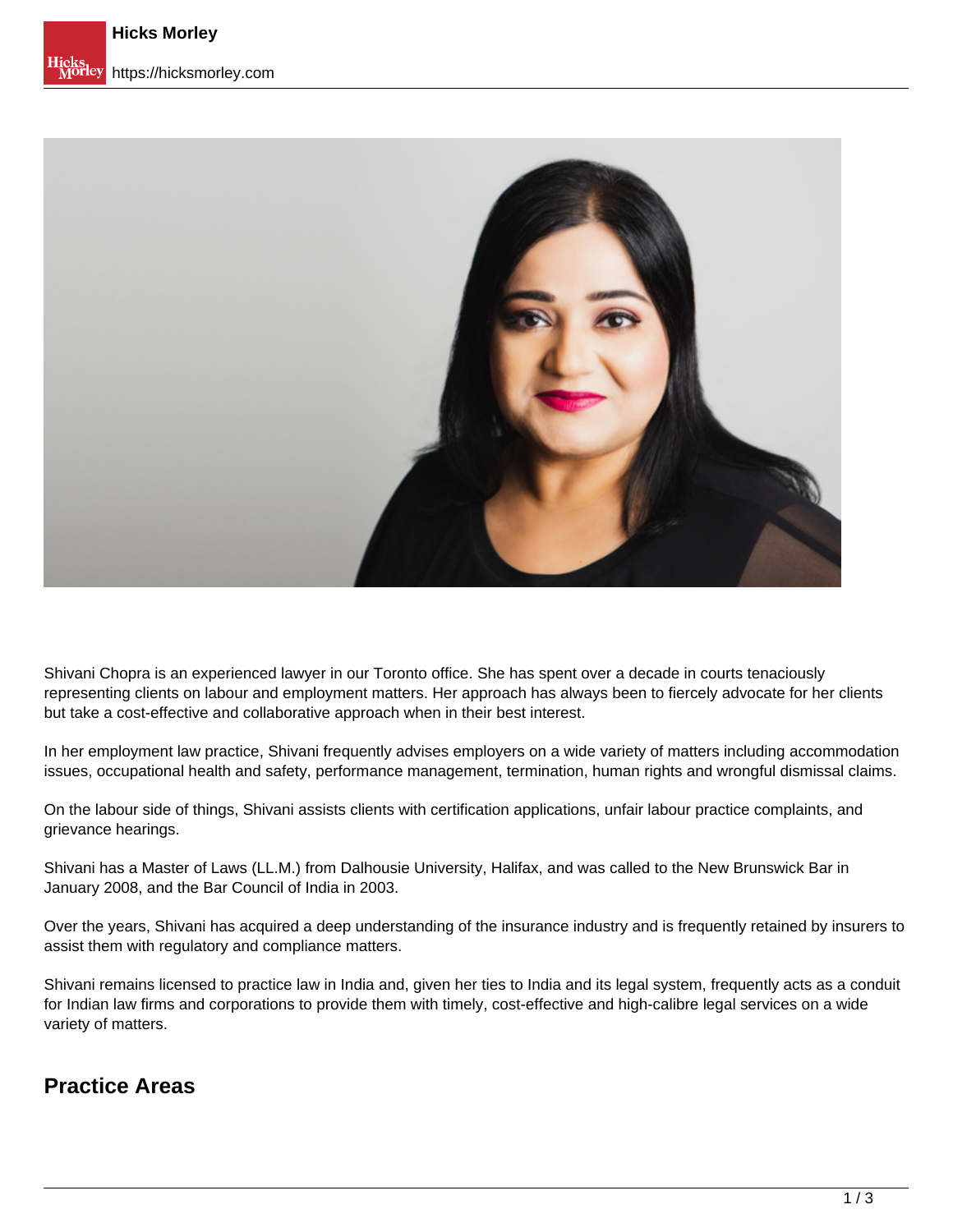[Employment Law](https://hicksmorley.com/expertise/employment-law) Human Rights Labour Relations Litigation Occupational Health Workplace Safety & Insurance

### **Industries**

Arts & Sports Construction Education Energy & Utilities Financial Services Government Ministries & Agencies (Federal and Provincial) Healthcare Hospitality & Gaming Long-Term Care and Home Care Manufacturing Media & Communications Membership Associations Mining & Natural Resources Municipalities & Municipal Agencies Non-profit Organizations Professional & Technical Services Retail & Wholesale Trade Social Services Technology Transportation & Warehousing

# **Awards & Recognition**

**Canadian Legal Lexpert Directory (2021)**  Employment Law (Leading Lawyers to Watch)

**2017 Lexpert Zenith Award** Celebrating Women in Law

# **Memberships & Affiliations**

Past Chair of the Constitutional & Human Rights Section for CBA-NB

Past Vice-President of the Fredericton Liberal Riding Association

Past Board Member of the Pine Grove Nursing Association

Past Vice-President of the Indo-Canadian Association

### **Select Publications & Presentations**

"What will a return to work look like Part 2…..When the Dust Settles….." Ontario Bar Association (May 19, 2020)

"Issues in a Changing Workplace" 2019 CAIR All Member Meeting & Forum (October 24, 2019)

"The Six-Minute Labour Lawyer 2019: Creative Remedies in Lieu of Reinstatement" Law Society of Ontario (June 20, 2019)

"Cannabis in the Workplace and Benefit Plan Implications" and "Family Status Accommodation Update" Human Resources Professionals Association (HRPA) Durham Chapter Conference (June 7, 2019)

"Voting in Canada: A reminder of employers' obligations to employees" The Chronicle Herald (September 25, 2015)

#### **Education**